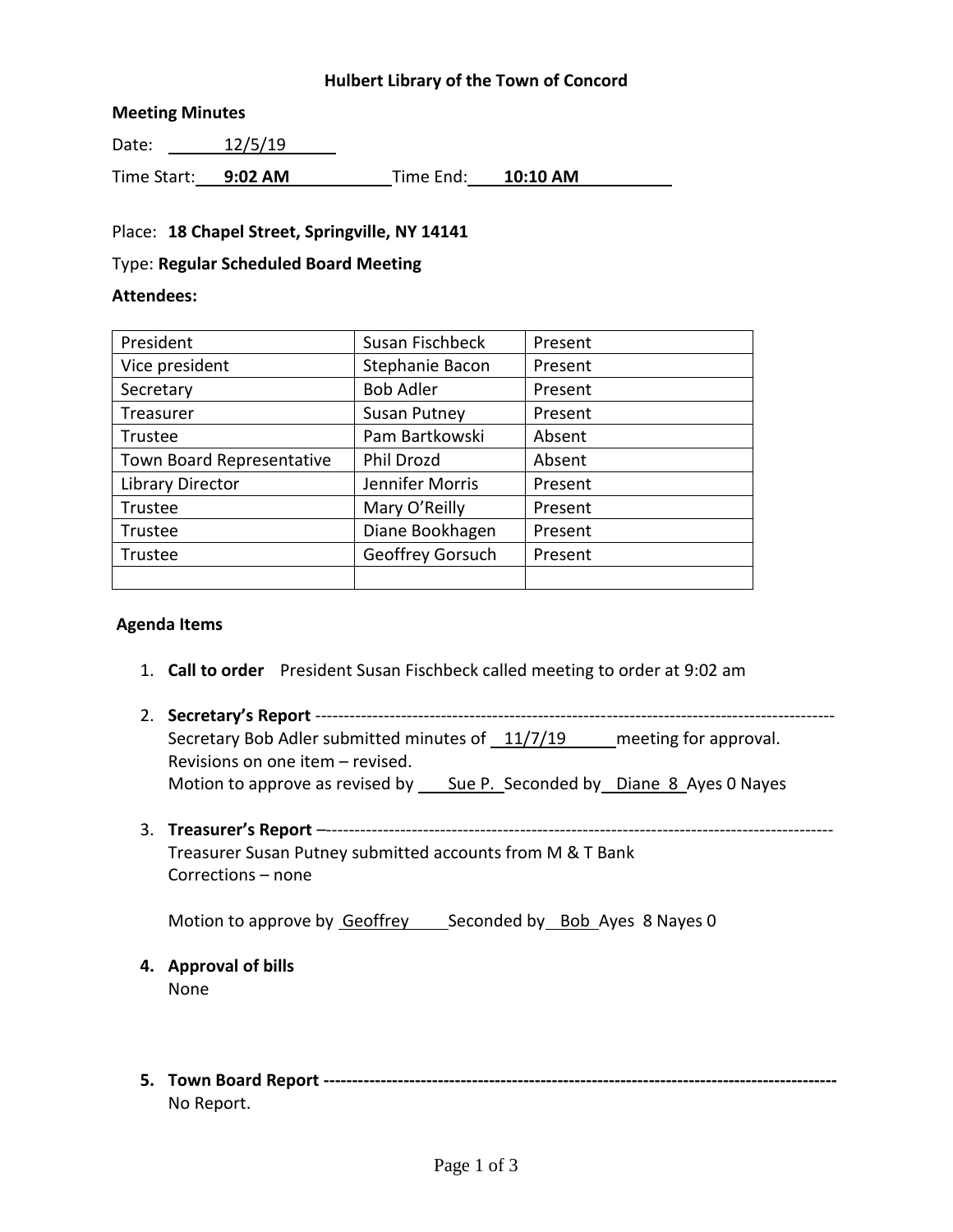**6. Correspondence ----------------------------------------------------------------------------------------------**

## **None**

# **7. Library Director's Report**

Director's Report attached

**Buffalo Astronomical Association presentation** – suggested that we join (\$40) and make a donation to organization for their presentation on 12/3/19 of \$50. Motion to approve Diane Second Stephanie Ayes 8 nayes 0

Considering keeping open more hours. Downtown approved for moving staffing hours around as a local initiative. Idea to integrate hours with a "First Friday" involving other organizations such as Springville Center for the Arts.

# **8. Old Business**

### **Policy Committee update:**

- **•** Standards Committee has met recently and will focus on 4 or 5 goals Motion to approve Vision statement Mary seconded Sue Ayes 8 nayes 0 Amended motion to approve Mission and vision statement for immediate release to website etc. Sue seconded Diane Ayes 8 nayes 0 January meeting will be devoted to creating 4-5 goals
- **Personnel Policy from Central**: A recent Personnel policy distributed by Janine Doyle needs to be adopted by trustees
- **LED lighting project** underway Graybar has taken information on relamping
- **Kiwanis Club book donation** program declined to put donation box in library
- **Tree program** is dealt with through Town of Concord
- **Concord Library Holiday party** is December 12, 2019 with staff etc.

### **9. New Business**

- 10. Next meeting date and time: December 5, 2019 at 9 am
- 11. Adjournment Meeting was adjourned at 10:05 am Stephanie moved Sue seconded